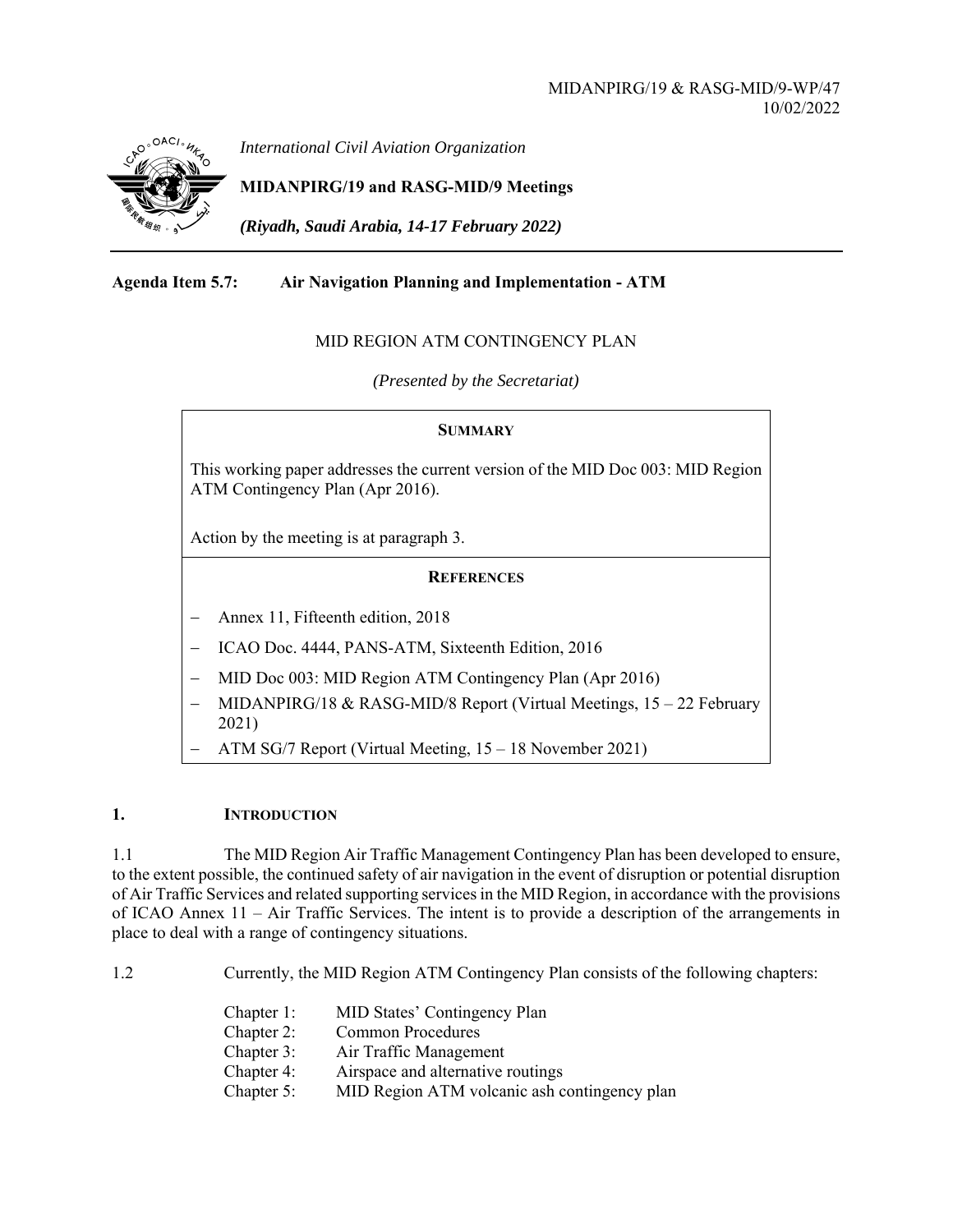- 2 -

1.3 The document also contains the MID Region ATM Contingency Focal Points list and the Status of Contingency Agreements in the MID Region, is available on the ICAO MID website, under the link: https://www.icao.int/MID/MIDANPIRG/Documents/MIDDoc003.

1.4 The meeting may wish to recall the MIDANPIRG/17 Conclusion 17/20:

*MIDANPIRG Conclusion 17/20: Enhanced Framework for the MID CCT* 

*That,* 

- *a) States intending to restrict traffic or close all or part of their airspace be urged to consider adequate time before affecting the required change to minimize traffic disruption;*
- *b) States, under the framework of the CCT, in coordination with airspace users, agree on interim guidance with a progressive set of flow measures to address the current Air Traffic Flow disruption caused by the closure of Pakistan airspace; and*
- *c) the ATM SG/5:* 
	- *i. develop guidelines on how extended disruptions in the network are to be managed in a balanced manner; and*
	- *ii. enhance the notification and coordination process of contingency operations in the frame of the MID CCT, particularly for:* 
		- *consistency of interrelated contingency information promulgated by more than one State; and*
		- *agreement on recovery plan for each contingency situation.*

## **2. DISCUSSION**

2.1 The meeting may wish to note that the ATM SG/7 meeting reviewed the current MID Region ATM Contingency Plan and found it is still valid and serves the current needs. However, assignment of responsibilities, and sharing/exchanging of information in timely manner requires further improvements.

2.2 In reference to MIDANPIRG/17 Conclusion 17/20, the meeting may wish to note that due to COVID-19 the work in this regard was not progressing effectively.

2.3 The ATM SG/7 meeting agreed that the MID Region ATM Contingency Plan should include provisions related to the management of public health pandemics; and encouraged States to adopt a unified contingency response and joint policy to strengthen future collaboration considering the lessons learnt from COVID-19.

2.4 Based on the above, the ATM SG/7 meeting agreed to the following Draft Decision:

| Why  | The current contingency plan needs improvement in assignment<br>of responsibilities, sharing/exchanging of information in timely<br>manner and response to public health pandemic. |
|------|------------------------------------------------------------------------------------------------------------------------------------------------------------------------------------|
| What | MID Region ATM Contingency Plan (MID Doc 003)                                                                                                                                      |